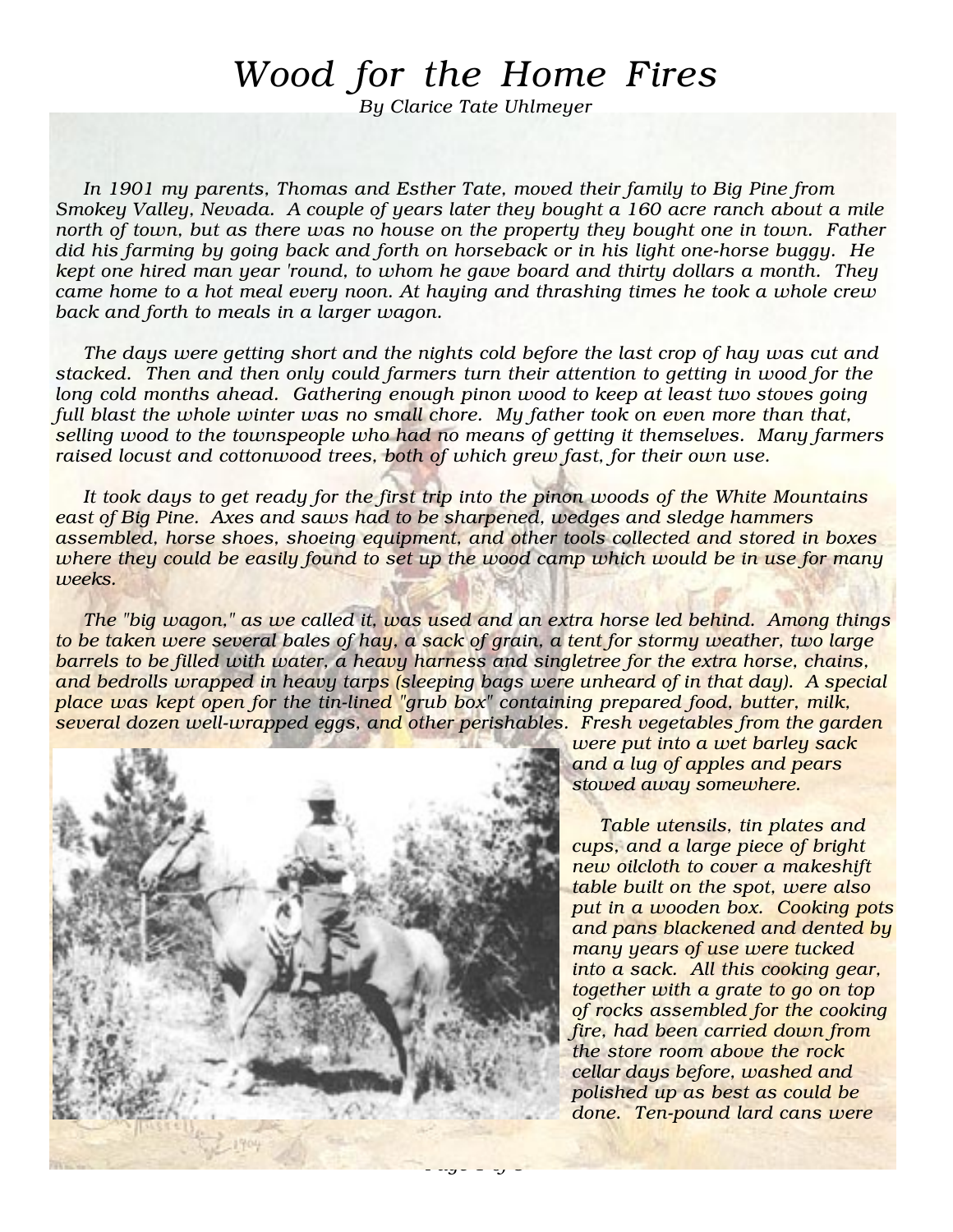filled with flour and sugar and the lids securely fastened.

The days before the men were to leave, Mother baked bread, a couple of pies, and a jar of cookies which would all go into the grub box. About the last thing to go on the wagon was a quarter of beef, securely wrapped in canvas. This was hung high in a tree at the wood camp, safely away from chipmunks and other invaders.

By three o'clock the next morning Father was up, and had aroused the other two who were to go with him usually my uncle and brother. Ali went out to feed and harness the horses while Mother prepared a hearty breakfast of steak and eggs, fried potatoes, hot biscuits with sweet butter and honey, and coffee. The men ate heartily as they knew what was ahead of them. They lingered a little over smokes after the meal, Father with his pipe, the others with cigarettes, but as Father intended, they were on their way before daylight. This was the usual routine.

The first few miles were easy going and the horses pulled steadily along. From the foot of the hill, it was a different story. The road wound back and forth over washouts and ruts deep and dusty, and riding was anything but luxurious. The higher they went the steeper the road became. The horses had to be stopped often and the brake set so they could breathe deeply and relax as this first load was far heavier than the many following would be.

This was Westgard Pass, a toll road, kept up by Scott Broder, a man past middle age. He lived at the toll house where there was a fresh water spring, and that is where the barrels would be filled. The wood crew always stopped to pay the toll, give Scott his mail and anything he might have ordered from Joseph's store. This was a service all his friends did.

The horses were unhitched, tied in the shade, and given a little grain while the men went in to share their lunch with Scott, with coffee he had made. This was the only long break they would have, and even though early in the day, it was convenient. My folks had gone over this road so many times during their trips from Big Pine to Smokey Valley that they were old friends of Scott, so mother usually included some special thing for his larder.

With barrels filled and horses watered and rehitched, they would be on their way once more. Between the toll house and the summit was the steepest part of the road. Soon they would reach the "narrows" where the road went between two solid walls of rock. There was always a little anxiety until they were through this part, especially in murky weather, for if caught here in a cloudburst there was no possible way for either man or animal to escape. In later years these walls had to be blasted for a two lane highway, but for now one man walked ahead to make sure there was not another outfit coming down.

aux Inniber

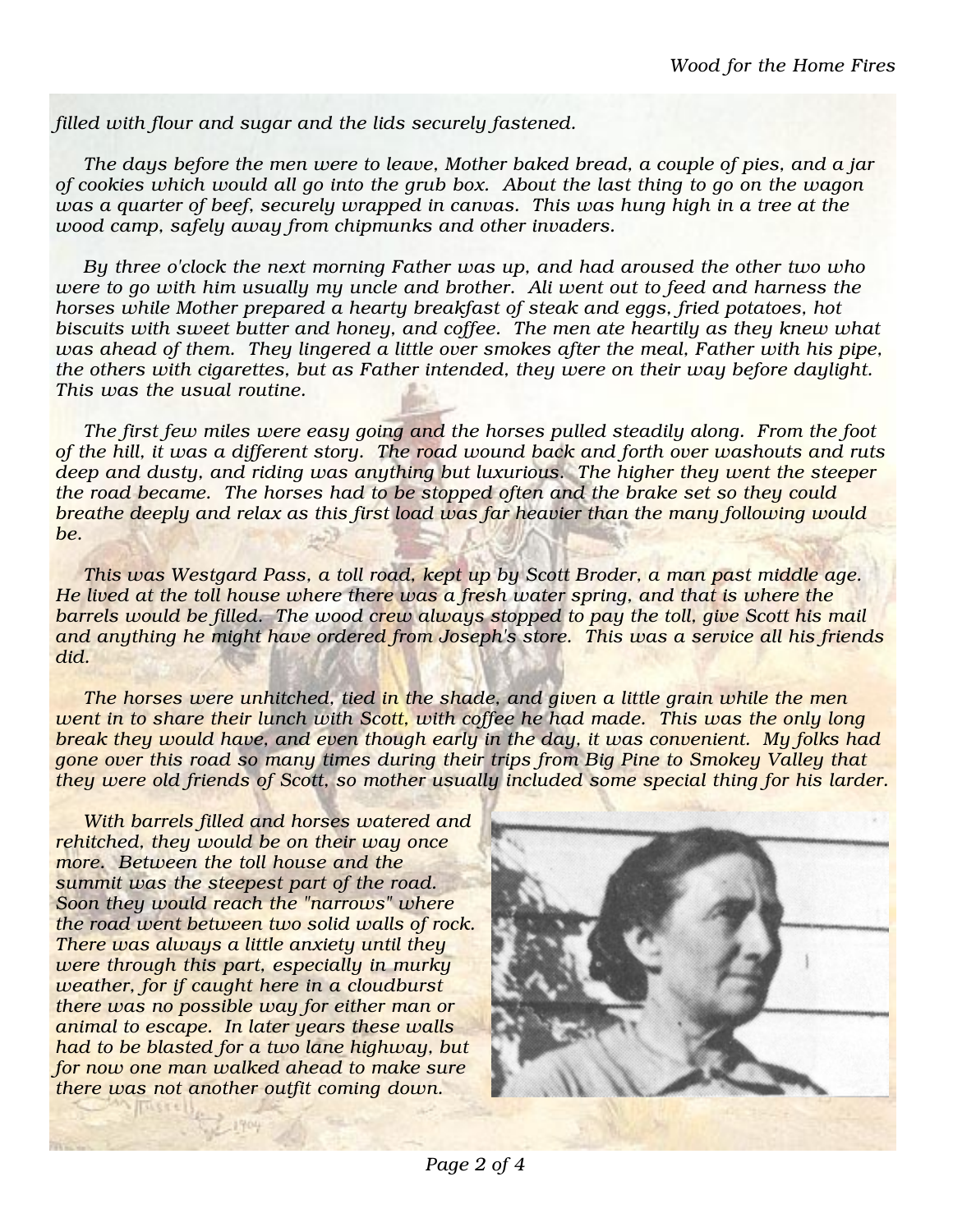Above the narrows the pinon trees became more thickly scattered over the hillsides. At the summit the crew took the first rough road that veered to the south and followed it for a few miles along the ridge into the thick woods. Then they started looking for a suitable campsite until they found a place sheltered by a large bluff from the northwinds. Their first chore was to tend to the horses, which they tied a short distance from camp. They decided where to put what before unloading so the heavy things would be handled only once. Rocks were arranged for the cooking fire, the grate put on and a pot of coffee put on to boil. Father drank only tea so his special pot was put on also. He drank it strong, either hot or cold. When camp was set up to their liking everyone sat down for a leisurely smoke. This over, it was time to start supper.

Steaks were cut for the evening meal, as well as a generous hunk for tomorrow's stew, before hoisting the quarter into its tree. They would cut up some onions and cucumbers in vinegar, heat the pot of beans Mother had cooked the day before, fry the steaks, get out the homemade bread, fresh butter and a fruit pie and have a meal fit for the gods. While two of them washed up and stowed away the rest of the food, a third raked out a few coals from the dying fire and tossed in some pitchy pinecones. Later they would rake the cones out and extract the delicious nuts to eat before going to bed. For exercise they usually scouted around checking on the timber near at hand.

The wood cutters never clear-cut, choosing trees here and there, dying ones if possible. They looked for straight logs. Plenty of pinon trees were not so large they couldn't be felled, trimmed and snaked by one man and a horse. They were satisfied that they had chosen the place well. Scarcely had the sun set before they were rolled up in their blankets and snoring. It had been an arduous day as many ahead would be.

They needed no alarm clock. Father had spent a large number of his working years driving stage, so had schooled himself on waking when he wanted. He was awake before dawn and had the coffee pot and tea kettle on, with breakfast well on the way before the others rolled out. They fed, watered, and grained the horses and when they returned there was a huge pile of hotcakes, bacon and eggs, and plenty of steaming coffee ready. They wasted no time eating and when through each washed his dishes in a pan of hot water, helped stow away the remaining food, and rolled his bed roll tightly to put into the tent put up the night before. They slept out-of-doors; the tent was used for sleeping only in stormy weather. They had done this so many times they had the whole process down to a science.

Each man harnessed a horse and they went into the timber to start the day's real work. The previous winter and spring winds had felled many a good tree so they were saved the trouble of cutting them, this first day at least. By early afternoon they had far more than enough for the first load. They loaded the wagon, had an early supper, and were in bed with the birds. The next day two men went down with the load while the third stayed to continue bringing in logs.

The two who went down laid over one day, sawing the logs into four foot lengths, splitting them into desired sizes, and laying the four-by-four piles that would extend the length of the half acre lot. By the time they finished late in the fall there would be many such piles practically filling the whole lot. The third day they returned to the woods taking any needed supplies and an extra barrel for water. They would lay over one day up there, again helping to bring in logs to the growing stockpile, and come down again the third day.